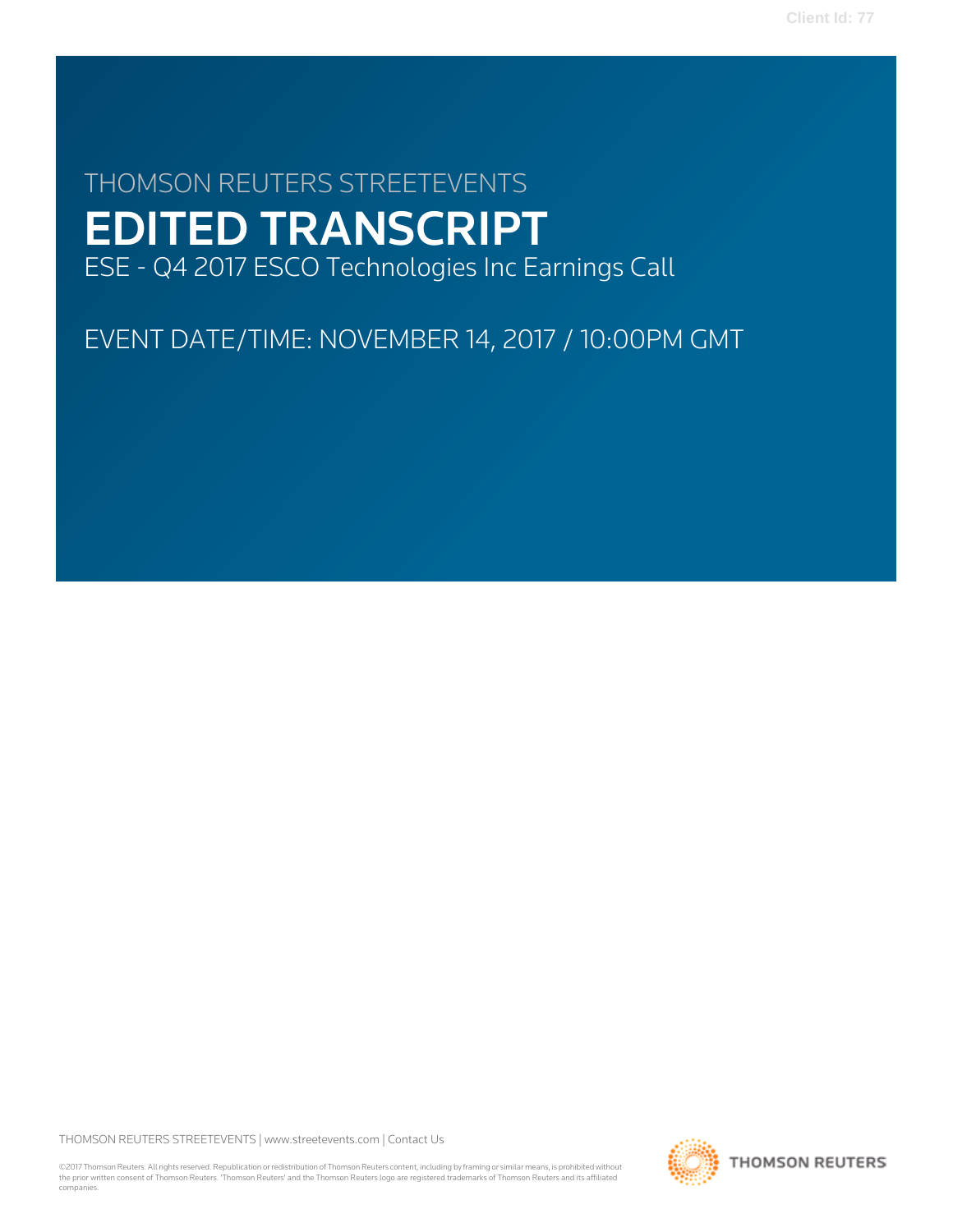#### **CORPORATE PARTICIPANTS**

**[Gary E. Muenster](#page-2-0)** ESCO Technologies Inc. - CFO, EVP and Director **[Kate Lowrey](#page-1-0)** ESCO Technologies Inc. - Director of IR **[Victor L. Richey](#page-1-1)** ESCO Technologies Inc. - Chairman, CEO and President

## **CONFERENCE CALL PARTICIPANTS**

**[Ethan Jeremy Potasnick](#page-6-0)** Needham & Company, LLC, Research Division - Research Assoc - Medical & Diagnostics, Advanced Industrial & Display, Vision & Imaging Technologies **[Jonathan E. Tanwanteng](#page-4-0)** CJS Securities, Inc. - MD

**[Liam Dalton Burke](#page-5-0)** FBR Capital Markets & Co., Research Division - Analyst

## **PRESENTATION**

#### **Operator**

<span id="page-1-0"></span>Good day, and welcome to the ESCO Q4 2017 Earnings Conference Call. Today's call is being recorded. With us today are Vic Richey, Chairman and Chief Executive Officer; Gary Muenster, Vice President, Chief Financial Officer. And now to present the forward-looking statement, I would like to turn the call over to Kate Lowrey, Director of Investor Relations. Please go ahead.

#### **Kate Lowrey** - ESCO Technologies Inc. - Director of IR

Thank you. Statements made during this call regarding the amounts and timing of 2018 and beyond, EPS, adjusted EBITDA, EBITDA, EBIT, EBIT margin, growth, non-cash depreciation and amortization from recent acquisitions, tax rate, profitability, sales, cash flow, order, success of new products, success in completing additional acquisitions, the results of recent acquisitions and cost reduction activities, and other statements, which are not strictly historical, are forward-looking statements within the meaning of the safe harbor provisions of the federal securities laws. These statements are based on current expectations and assumptions, and actual results may differ materially from those projected in the forward-looking statements due to risks and uncertainties that exist in the company's operations and business environment, including, but not limited to, the risk factors referenced in the company's press release issued today, which will be included as an exhibit to the company's Form 8-K to be filed. We undertake no duty to update or revise any forward-looking statements, whether as a result of new information, future events or otherwise.

In addition, during the call, the company may discuss some non-GAAP financial measures in providing the company's operating results. A reconciliation of these measures to their most comparable GAAP measures can be found in the press release issued today and found on the company's website at www.escotechnologies.com under the link Investor Relations.

<span id="page-1-1"></span>Now I'll turn the call over to Vic.

## **Victor L. Richey** - ESCO Technologies Inc. - Chairman, CEO and President

Thanks, Kate, and good afternoon. As noted in the release, we're wrapping up '17 in a strong fashion, which Gary will describe in a moment. I'm happy to report we delivered on our earlier expectations of EBITDA and EPS. Setting aside the numbers for a second, I'm most satisfied with our recent M&A activities as we've added 4 great companies this year, supplementing the 3 we acquired in 2016. With these new partners, we've not only added great companies to our portfolio, we also added strong management teams who share our vision and our values.

As we look toward the future, we plan to build on both the organic and acquisition successes we've achieved over the past 2 years, and we will continue to aggressively address the normal market challenges we face every day. This gives me a favorable view of our future, and our goal remains unchanged, and that is to increase long-term shareholder value.

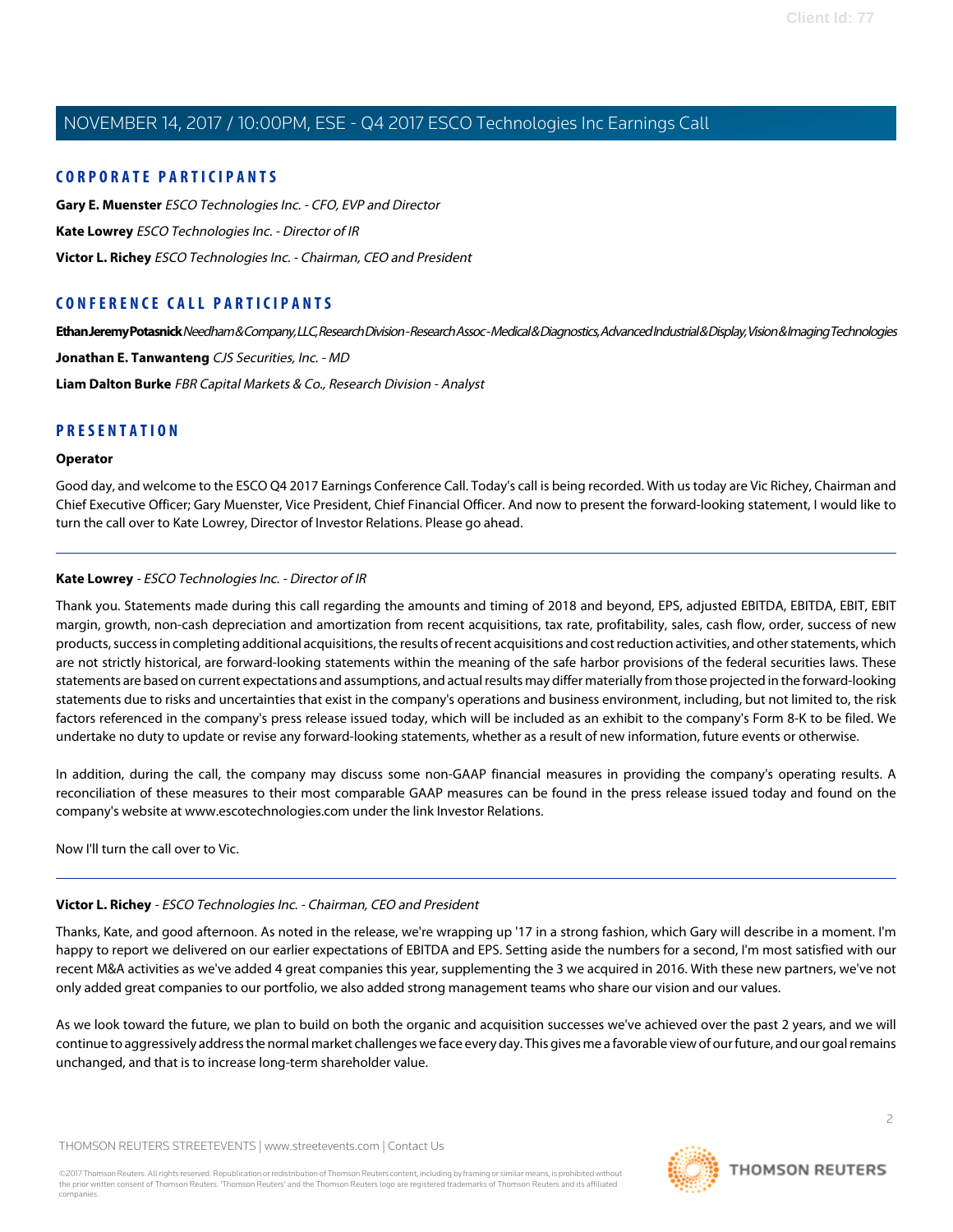Before I give my perspective on our outlook for '18, I'll turn it over to Gary to wrap up '17 with a few financial comments and to summarize our '18 outlook.

#### <span id="page-2-0"></span>**Gary E. Muenster** - ESCO Technologies Inc. - CFO, EVP and Director

Thanks, Vic. I'm pleased with the '17 financial results and very proud of what we accomplished this year in the way of acquisitions, which better positions the company for achieving our long-term growth objectives across the portfolio. At the start of the year, we set our financial goals centered around EBITDA, which we expected to be in the range of \$122 million to \$124 million and with GAAP EPS expected in the range of \$2.16 to \$2.26 a share, and we also described several non-cash items that would be impacting our GAAP results.

Given our additional M&A activities completed late in the fiscal year, coupled with the corresponding GAAP required non-cash purchase accounting charges from these acquisitions, our GAAP earnings became less comparable as the year progressed. As a result, adjusted EBITDA and adjusted EPS became more important operating performance measures when looking at our comparative results. This adjusted approach is consistent with our view of '16's operating performance.

So touching on a few financial highlights from '17. For the year, we reported \$123 million of adjusted EBITDA, which is slightly better than our previous expectations of \$122 million communicated in August. This represents a \$22 million and 22% increase over '16's adjusted EBITDA of \$101 million.

During Q4, we reported a record-high quarterly adjusted EBITDA of \$43 million, which reflects a 34% increase over the comparable \$32 million noted in Q4 of last year. All 4 operating segments contributed to the Q4 earnings increase as follows: Filtration delivered a 22% EBIT margin; Doble, within USG, came in above 28%; and Test reported a 16% EBIT margin. Of special note, over the past 6 months, Test delivered \$89 million in sales at a 15% EBIT margin, reflecting our lower cost structure. Our adjusted EPS of \$2.22 a share in '17 increased over 9% from the \$2.03 reported in '16. Q4's adjusted EPS of \$0.79 a share increased 18% compared to Q4 '16's adjusted EPS of \$0.67.

Sales increased \$115 million or 20% year-over-year with organic sales increasing about 4.5%, supplemented by an M&A sales contribution of about \$90 million. Entered orders were \$737 million, reflecting a book to bill of 1.07 and increasing our end-of-year backlog by \$51 million or 16% from the start of the year. Our orders increased \$161 million or 28% over the \$576 million in orders received last year. All 4 operating segments also had positive book to bills for the year led by the Test business, which recorded nearly \$200 million in orders. And I'm pleased to report that this strong order trend continued into the first 6 weeks of fiscal '18, which Vic will discuss later in his commentary.

And finally, cash provided by operating activities was \$67 million, resulting in net debt of \$229 million and a reasonable 2.2 leverage ratio. Our significant credit capacity and available liquidity have us well positioned to execute our long-term strategy. As we enter '18, I'm confident that our current backlog and our expected order profile supports our outlook as described in the release.

So now turning to '18. As noted in the release and as discussed in my earlier comments, given the significant increase in our recent M&A activities comparative GAAP EPS amounts become a bit more complicated. As an example, non-cash depreciation and amortization from the recent acquisitions is expected to increase over \$7 million, or \$0.18 a share in '18 compared to '17. As such, management will continue to emphasize adjusted EBITDA as a supplement to GAAP EPS as we believe this is more relevant metric to be considered when measuring operating performance on ongoing basis and is a better measure for determining ESCO's enterprise value.

For 2018, we expect adjusted EBITDA to increase between 15% and 17%, resulting in \$141 million to \$143 million of adjusted EBITDA, which compares to the \$123 million we reported in '17. To bridge our expected adjusted EBITDA to our GAAP EPS, in the release, I've called out a few items, including higher non-cash depreciation-amortization charges, which I mentioned at \$0.18; additional interest expense impacting GAAP EPS by \$0.12; and the estimated tax rate differential, which impacts GAAP EPS by \$0.07. These result in a total EPS impact of \$0.37 in '18 compared to '17. As these -- as a result of these incremental charges, '18 EPS on a GAAP basis is expected to be in the range of \$2.30 to \$2.40 a share, and that obviously assumes no additional M&A activities during the year, which could impact this range depending on their timing, the profit contributions and the related purchase accounting.

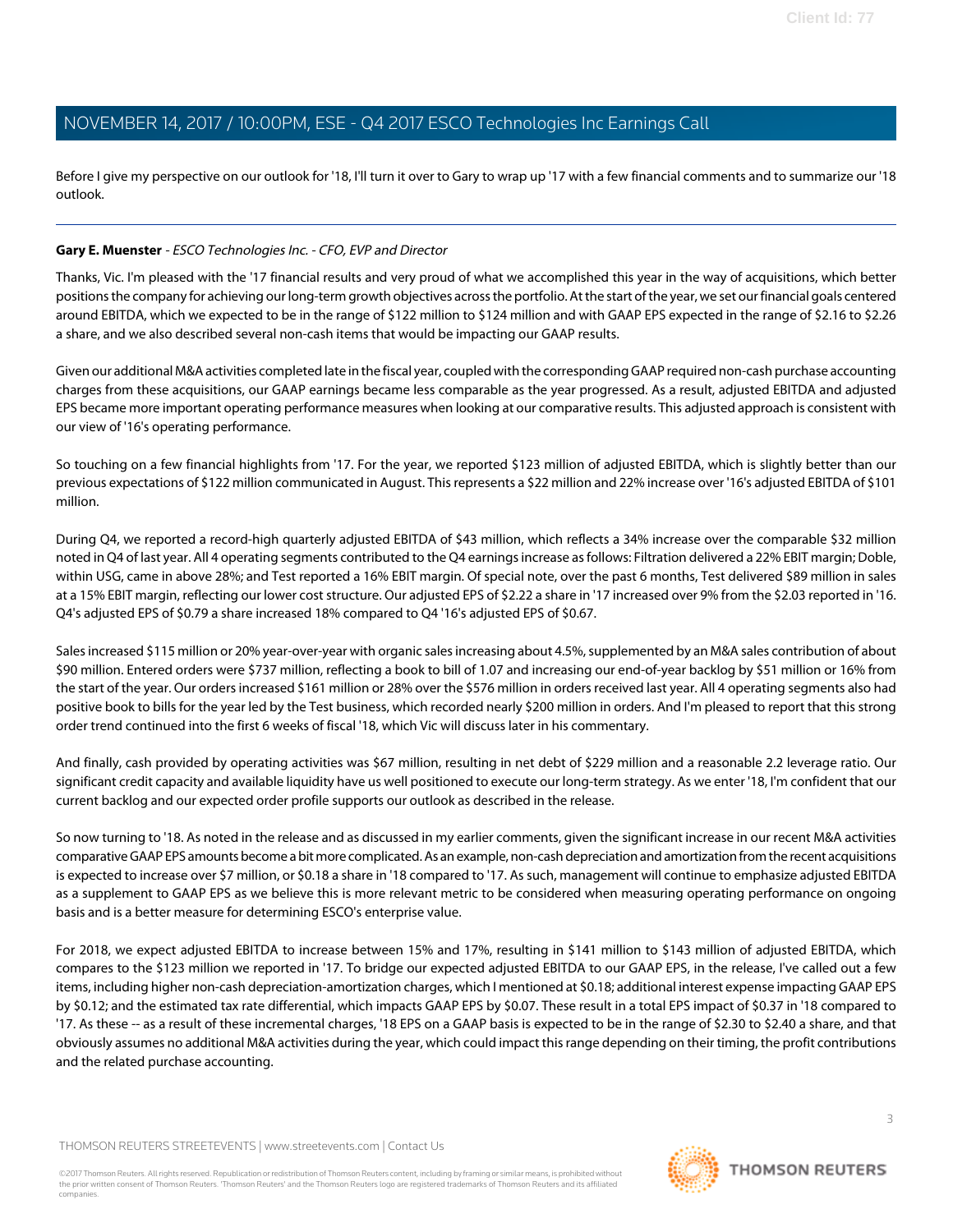On a quarterly basis, '18's EPS profile is expected to be back half weighted but with a more pronounced second half earnings contribution when compared to '17. So when comparing '18's guidance to last year, we're expecting meaningful increases in sales at USG and Test, along with higher sales of aerospace products at PTI, Crissair and Mayday within the Filtration group. Filtration continues to benefit from the strong commercial aerospace market, but its growth in '18 is muted by: PTI's reduced sales of a low-margin industrial, automotive product driven by a specific customer's desire to move to a foreign competitor offering a substantial price reduction; and by the timing of VACCO's SLS sales as this program transitions from design and development revenue to production hardware. VACCO's future margin will benefit significantly once the SLS program begins its launches, where our content is over \$13 million per launch.

Test sales are expected to increase in the mid-teens with the projected EBIT margin at 13%. This view is supported by Test's ongoing and strong opening balance sheet, a catch-up of the 2017 program delays, recent large program wins as well as its lower cost structure, which we validated in the last 6 months of its performance.

USG sales are expected to grow over 37% with EBIT margins over 21%. This is despite our continuing investment in new products and solutions as well as an increased focus on international sales and marketing when compared to '17. The sales increase reflects the full year impact of USG's recent M&A activities coupled with growth from recent new product introductions such as the DUCe, protection hardware, software applications and the rationalization of our sales channels.

Lastly, corporate costs are expected to be significantly higher in '18 due to the additional non-cash amortization of the identifiable purchase accounting assets recognized on the corporate books. I'll be happy to address any specific financial questions when we get to the Q&A, and so now I'll turn it back over to Vic.

## **Victor L. Richey** - ESCO Technologies Inc. - Chairman, CEO and President

Thanks, Gary. Entering fiscal '18, I'm confident all of our businesses are in a solid financial condition with known and quantifiable growth opportunities. We're well positioned to deliver our projected results in '18 and in the out years.

As I've noted previously, we're not immune to the economic headwinds that many industrial markets face. But with that said, I strongly believe the breadth and diversity of our end markets in the specific niches which we operated in, provide us with the protection to mitigate a lot of these pressures. While we're not without challenges, I like the position we're in across our various businesses and anticipate that we can achieve growth rates in '18 and beyond that exceed those of our defined peer group as well as the broader industrial markets. I'll provide a couple of specific thoughts and comments on individual businesses entering '18.

In Filtration, we expect to deliver solid results in '18, and I'm comfortable with our outlook for 6% to 7% growth in EBITDA in the segment. We are well positioned on several fronts in Filtration, including the continued up cycle in commercial aerospace as well as additional technology we're providing for submarines and surface ships, which are critical for the U.S. Navy.

We recently won a large multiyear contract at Westland to supply mission-critical proprietary hardware for surface ships. At VACCO, we were awarded a follow-on order for the next lot of Virginia Class submarines. So taken together with our Westland outlook, we have tangible and profitable growth embedded in our naval product offerings for many years to come.

Mayday continues to expand its product offering, including entry into the aerospace MRO market, where we see strong growth in a market we only recently entered. Several existing customers have already placed meaningful MRO orders, which we can build upon.

Our Technical Packaging group's future has improved, given our scale and leadership positions across several growth markets and geographies. We recently expanded our production capacity at our facilities in Poland and England. This provides a capability to deliver highly engineered products to customers in the medical, pharmaceutical and consumer markets throughout Europe.

In USG, we see solid growth opportunities across the global platform, including hardware, software and services. We're also seeing numerous opportunities for our expanded product offerings, both internally developed and acquired. Our rep and distribution network rationalization is

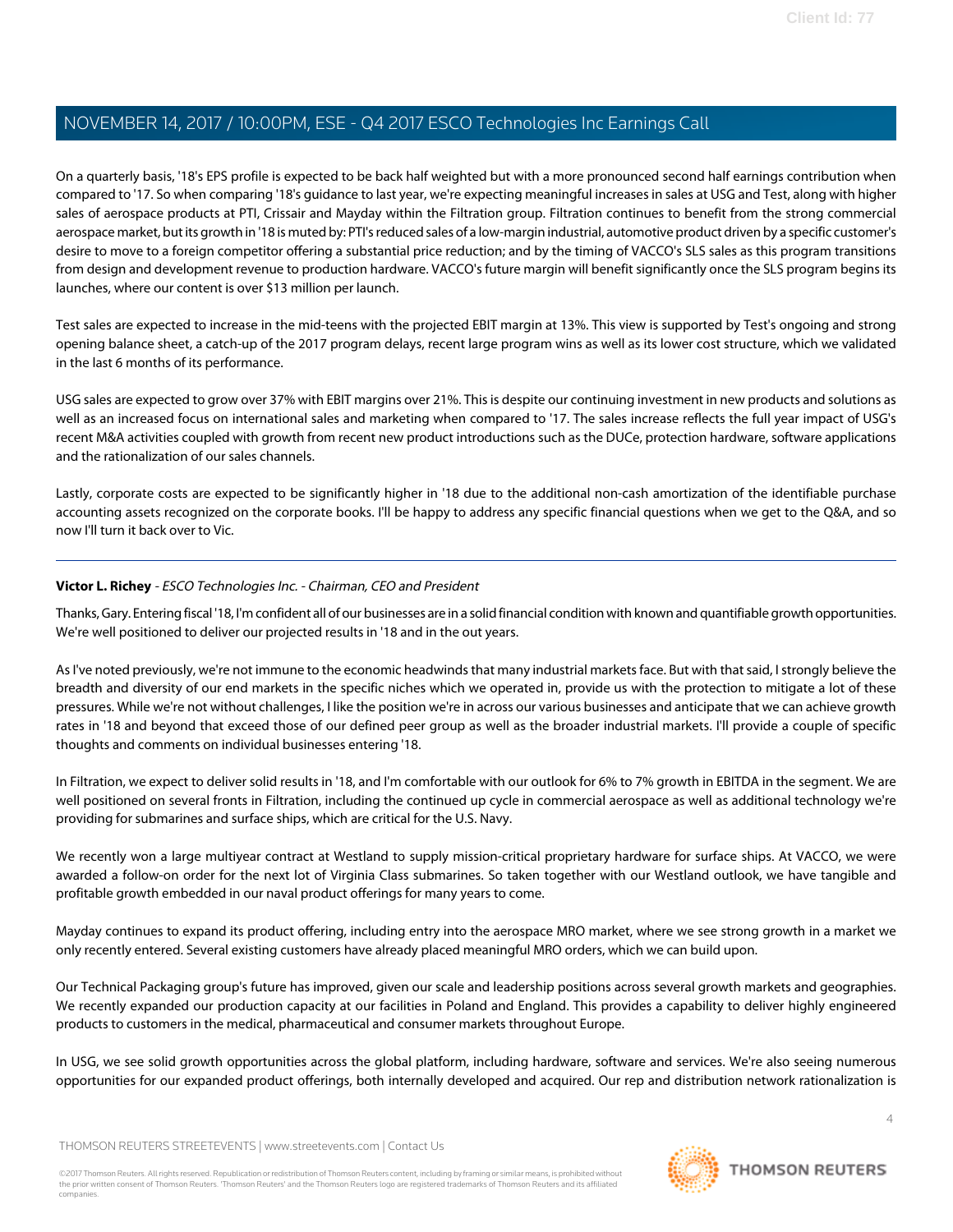nearly complete, and I'm really impressed with the quality of our sales channel partners. This process is very key as we integrate our new partners into Doble. We need to ensure that we are able to service our customers in the most effective and efficient manner possible.

Our entering into the renewable market with the acquisition of NRG was an important move in '17. We look forward to enhancing our position in this fast growing market in '18 and beyond.

At Test, we're seeing the results of our past cost reductions materialize as anticipated. Our reduced cost structure and ongoing operational improvement initiatives support our 13% EBIT margin expectations. Test sales growth, while appearing a bit aggressive given our history, is supported by several metrics such as opening backlog and the nearly \$30 million of new business awards in October and through today.

I feel good about the growth opportunities we have across all our businesses in '18, and I can see tangible avenues for additional growth in future years.

Regarding our recent M&A, I'm pleased with the integration process across-the-board. This complex process is nearly complete and showing favorable sales and earnings opportunities. Within USG, I like our ability to enhance our overall growth strategies and past customer relationships where applicable.

Commenting on my longer-term view for the total business, we continue to see meaningful sales and EBIT growth across our business, consistent with our previous communications. Acquisitions remain a key component of our ability to meet our longer-term growth targets, and we continue to evaluate additional opportunities.

We certainly have the balance sheet capacity to do more M&A, and we have the management bandwidth to handle this additional growth within our current operating infrastructure. But we will continue to remain disciplined in our approach. Our focus remains constant that we continue to improve our operational performance and to execute on our growth opportunities both organically and through acquisitions.

I'd be glad to answer any questions you have now.

## **QUESTIONS AND ANSWERS**

#### <span id="page-4-0"></span>**Operator**

(Operator Instructions) And our first question will come from the line of Jon Tanwanteng with CJS Securities.

#### **Jonathan E. Tanwanteng** - CJS Securities, Inc. - MD

You mentioned that you have more capacity for more M&A after doing quite a lot of business -- or transactions in the past year. One, just how much time and -- are you guys actually spending on that? Are there a lot of opportunities? What do valuations look like? Any more color on just the whole M&A process and pipeline would be helpful.

#### **Victor L. Richey** - ESCO Technologies Inc. - Chairman, CEO and President

Yes. It's remained pretty active. Honestly, we -- obviously, we had a lot of success over the past 2 years, and we see ample opportunities going forward. And we think a lot about why that is because probably before 2 years ago, we weren't seeing as much traffic. And I think it's a matter of a lot more things coming to market, and then I think we have proven our ability to be successful in some of these acquisitions. So I think we're getting on more people's radar screens and getting access to more of those acquisitions. Plus, we have a focused activity here to go out and seek competitors, partners, people that we're aware of in the market. So it remains pretty robust.

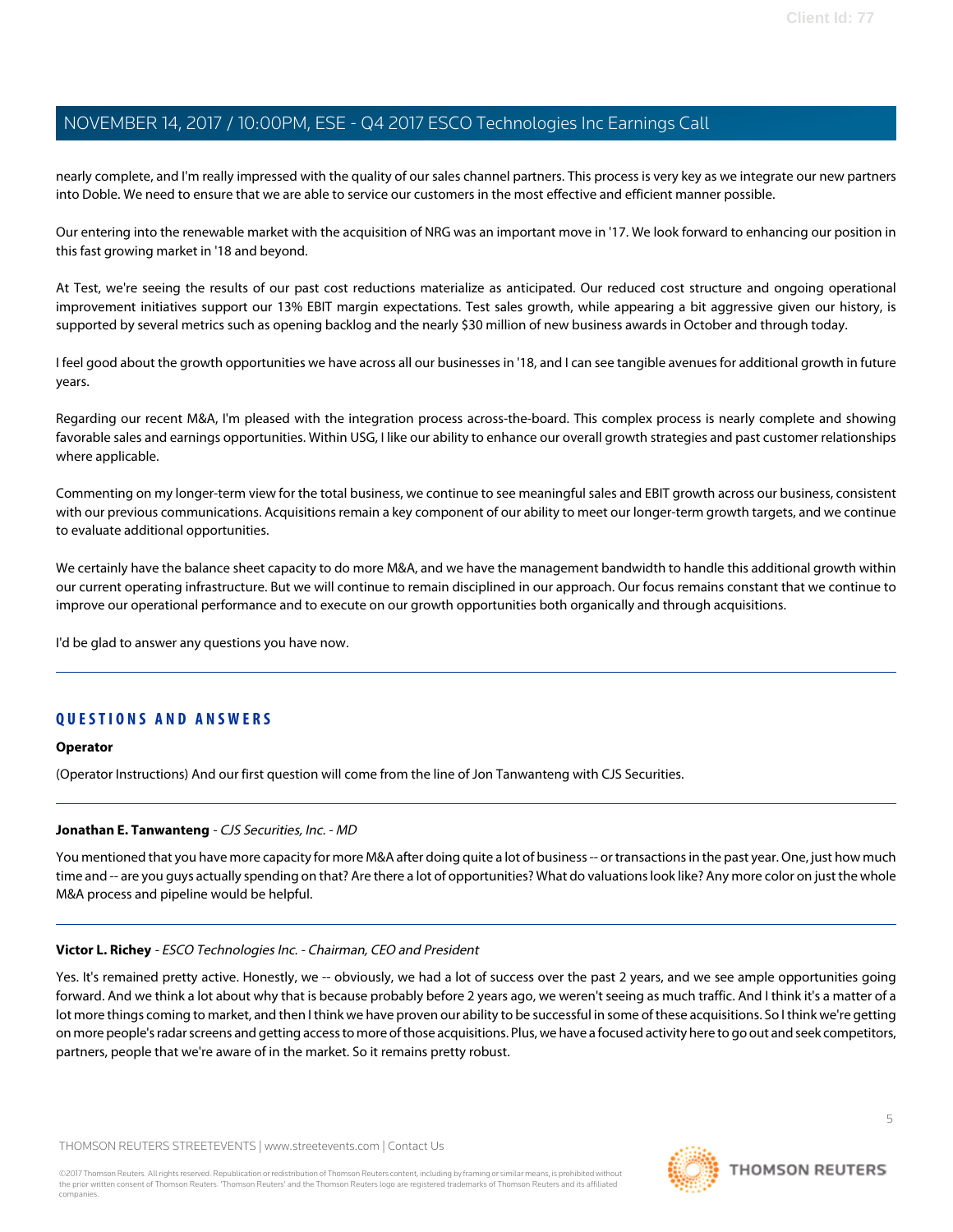#### **Gary E. Muenster** - ESCO Technologies Inc. - CFO, EVP and Director

And I think, John, from the valuation side, if you look at our last 5, 6 or 7 deals, it certainly doesn't feel like we overpaid for those relative to the multiples we paid. And I'd say the things in the pipeline today are generally within that bandwidth. There's not things we're looking at that are 12 and 13x EBITDA. So I think the future performance will look like the past, and then the sizes certainly appear digestible.

#### **Jonathan E. Tanwanteng** - CJS Securities, Inc. - MD

Great. And then just in terms of the expectations you have for both cost and sales synergies in USG and in Filtration. What are you building into expectations for next year?

#### **Victor L. Richey** - ESCO Technologies Inc. - Chairman, CEO and President

We've not built a lot of synergies just because it usually takes a year to kind of figure that out. So we don't want to build something in there kind of betting on it to come. We're still in a process of doing that. But I would say, there's no hard numbers assumed, and what we have in the forecast is probably the most succinct way to answer that.

#### **Jonathan E. Tanwanteng** - CJS Securities, Inc. - MD

Okay, got it. And then any color on the packaging space and that segment, why you expect that to be flat going forwards?

#### **Victor L. Richey** - ESCO Technologies Inc. - Chairman, CEO and President

Yes. So I would say the flatness that we're seeing this year is probably not going to be long-term. What I would say is the attrition rate in what we saw in the European acquisition was a little higher than what we'd anticipated. Just some simple things like the razor market, which we did -- have participated with our Plastique acquisition there. It's amazing that the Internet razor business is really forced -- and we see it with the razor manufacturers in how they're all struggling. As a result of that, where they were maybe using higher-end package, historically, they're basically competing on price now, and one place they can take out price is on packaging. So we've seen a little more attrition in some of those areas at Plastique than what we'd anticipated.

#### <span id="page-5-0"></span>**Operator**

And our next question will come from the line of Liam Burke with B. Riley.

#### **Liam Dalton Burke** - FBR Capital Markets & Co., Research Division - Analyst

Vic, on the Filtration side of the business, you're looking for a significant step-up in EBITDA growth in '18. Is it primarily the absorption of upfront investments on the contracts beginning to catch up? Or is there other things in that expectation?

#### **Victor L. Richey** - ESCO Technologies Inc. - Chairman, CEO and President

I'd say that the biggest thing we have is a pretty big pickup at our Mayday business, both as a result of getting them onboard fully now 11 months versus -- or 12 months versus 11 months. I think the efficiencies are going to be higher there. And then as I mentioned, this MRO business has tripled year-over-year. I'd say that's the biggest piece. And then Westland as well, we have been waiting on a contract there, which, as I mentioned

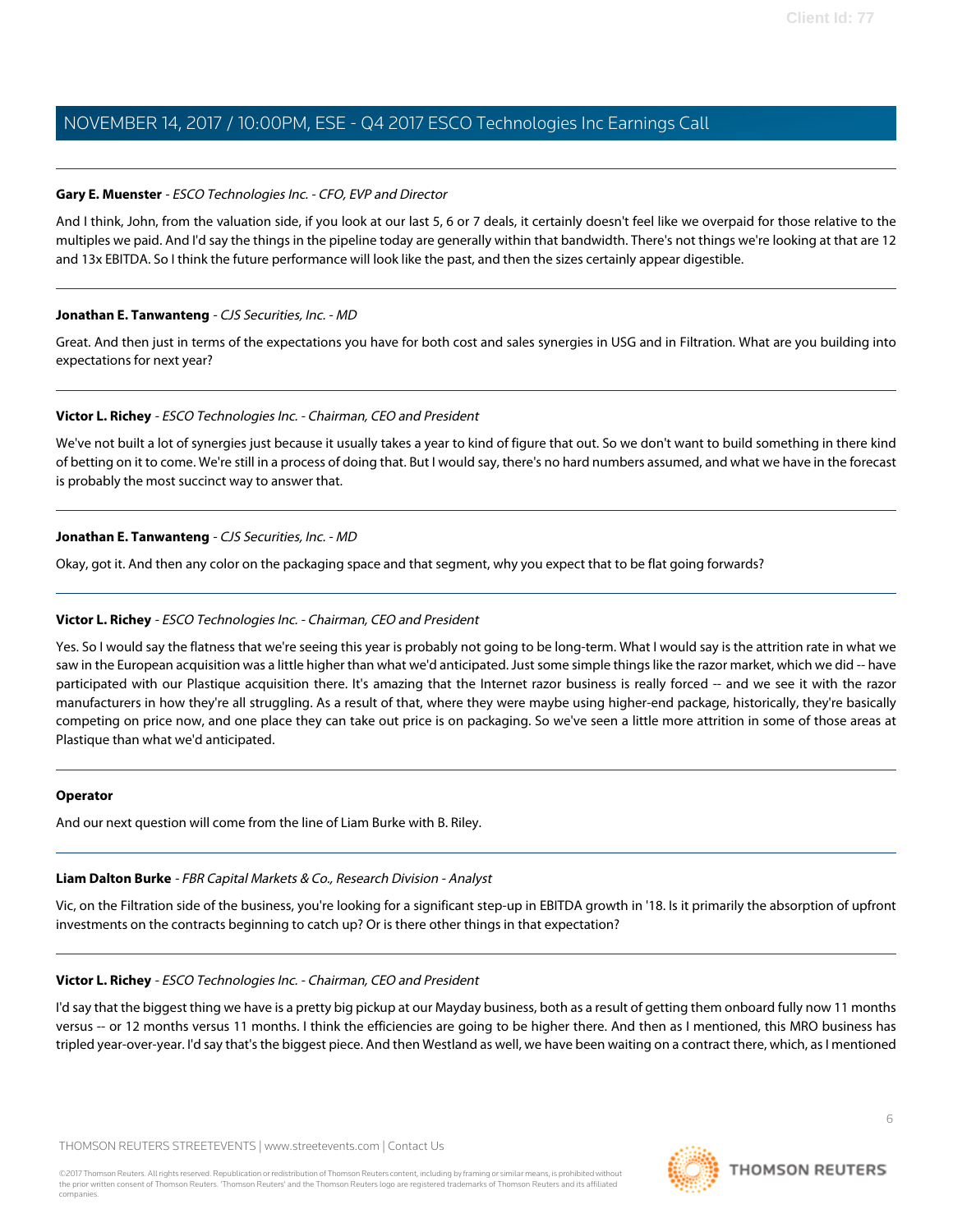earlier in the call, we did get that. So that had some impact on us in '17, and now we have that contract in place, we'll be able to deliver that in '18. So I'd say those are the 2 biggest impacts year-to-year.

#### **Liam Dalton Burke** - FBR Capital Markets & Co., Research Division - Analyst

Okay. And then on the NRG and Morgan Schaffer acquisitions, those businesses, as I understand it, carry lower operating margins. Part of the cost synergies were presumably to integrate those businesses. Looks like fourth quarter, you're better sequentially but still lower year-over-year. Do you expect to make continued progress on those 2 acquisitions? Or have you pretty much got as much cost out as you can?

#### **Victor L. Richey** - ESCO Technologies Inc. - Chairman, CEO and President

Well, I'd say that -- well, let me talk separately about the 2 businesses. I mean, NRG is not really going to be integrated within Doble. It's a freestanding business. I think where we'll see margins improve there is as we continue to grow that business, and maybe we can help them with some of the efficiencies. So we're not going to get the same type of synergies that we would with the company we're going to integrate. With Morgan Schaffer, as you know, we had bought their product historically and integrate it with a system of ours. So just having that lack of a second markup, if you will, I think will be helpful there. And then as we get their new product at a little higher production rate into the field, I think that will help as well. And then we're also finishing up, as I mentioned, the integration of the sales channels, and so that has some inherent cost savings as well. And we're very fortunate we got some really strong people there. In fact, we were in the process of looking for somebody for Doble to run the European sales operation. Fortunately, there was somebody at Morgan Schaffer that filled that role for us, so it allowed us have an internal candidate to fill a role like that. There's a couple other places where we were able to do that as well.

#### **Operator**

<span id="page-6-0"></span>(Operator Instructions) And our next question will come from the line of Ethan Potasnick with Needham & Company.

#### **Ethan Jeremy Potasnick** - Needham & Company, LLC, Research Division - Research Assoc - Medical & Diagnostics, Advanced Industrial & Display, Vision & Imaging Technologies

This is Ethan Potasnick filling in for Sean Hannan. Similar to a previous question, I'm wondering about the mix of revenues in USG. Could you maybe share how much is coming from service and software and I guess, how that is trending? And is that part of 2018 expectations?

## **Victor L. Richey** - ESCO Technologies Inc. - Chairman, CEO and President

Well, I'll let Gary put some tight numbers or tighter numbers on it. Obviously we don't want to give specifics. But I'd say both with sales and software, that's trending up. The acquisition we made a couple of years ago, the Software business, that business has grown pretty significantly. I mean, it's a fairly small business but grown pretty significantly. And then we've had a focus on Software at Doble as well in services, so we see both of those areas trending up.

#### **Gary E. Muenster** - ESCO Technologies Inc. - CFO, EVP and Director

And so, Ethan, I'd ask you to think about the pieces that we had, so if we just split them into individually what they are, Morgan Schaffer is generally a hardware business. They supply products, so there's not -- I mean, there is some services there, and there is some software. But it's predominantly 90-plus percent would be added into the product bucket. On NRG, they have a better mix of services and some software applications. So that's probably about 60% hardware and 40% the other bucket. And then the Vanguard piece is almost nearly all hardware. So as you think about that added to what Doble's historical mix was between those allocated pieces, you will see hardware becomes a bigger piece of it because we added the Vanguard and Morgan Schaffer piece of that. So -- but it doesn't dominate it to the point or to the expense, if you will, of the Software and its

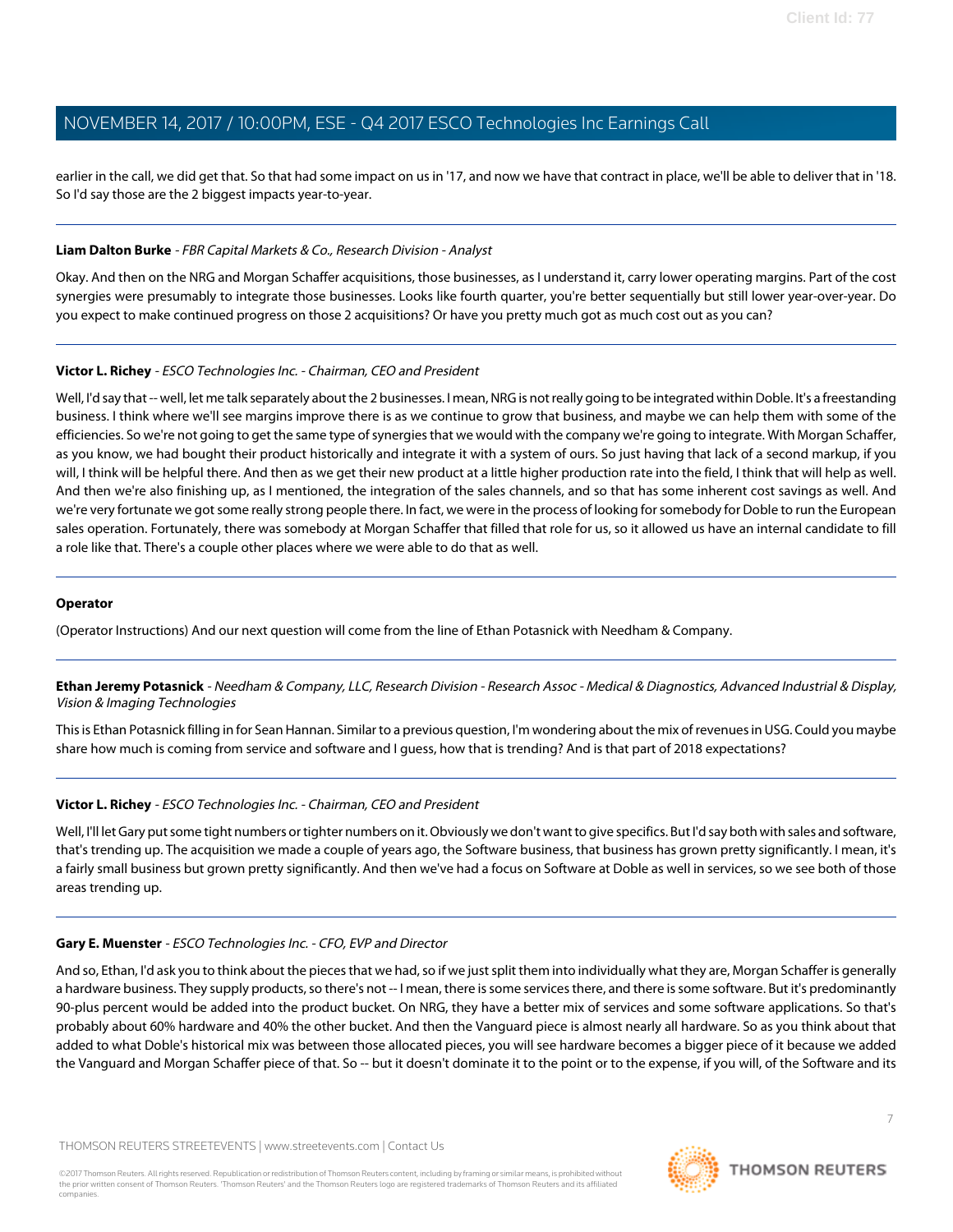favorable margins. So as Vic said, the Software business organically is growing faster, but it's the law of small numbers. And then you're going to see a disproportionate growth in hardware just because of the acquisitions.

**Ethan Jeremy Potasnick** - Needham & Company, LLC, Research Division - Research Assoc - Medical & Diagnostics, Advanced Industrial & Display, Vision & Imaging Technologies

Okay. And then I know you guys talked about this a little bit in the prepared remarks, but I was wondering if you could possibly share what kind of growth should we see percentage wise within each segment and then also kind of at the EBITDA level for 2018.

#### **Gary E. Muenster** - ESCO Technologies Inc. - CFO, EVP and Director

Yes. I would say, if you look across the sales platforms there, let's start with Filtration. Like -- we did mention a little bit of headwind. We have about \$7 million or \$8 million of product that we're not going to go forward with because of some extraordinary pricing conditions that it's already a low-margin business. We're not going to give the stuff away. So that part of the business goes away. So let's call that \$7 million or \$8 million as we go into '18, and that's at PTI. The good part is, like I said, it's not aerospace. It's low-margin industrial and automotive. So I'd say, the way I would look at that as a group in Filtration, you're probably talking somewhere in the neighborhood of 2% or 3% because of that headwind there and because of the timing on the VACCO transition from development into production. The nice part is there's a significant margin trade to the positive on that that's worth about 2 full points of margin at VACCO. So you're actually going to see, despite the kind of flattish sales, they're going to actually have improved operating performance there, operating profit margin there. So if you were to use that as a group at 2% or 3%, I'd hold the packaging group flat. As Vic alluded to, there's some attrition there so holding that, give or take, \$1 million around where they're at. And then the Test really comes from, if you think of the large technology program that we talked about last year that had some construction-related timing things from its headquarters. We pick up that. Plus, we pick up the momentum from the backlog -- significant backlog growth. So I would think of the Test business, as I mentioned in there, high teens to 15%, validated by those 2 metrics. And then on the USG side, the growth is going to be north of \$60 million, combination of dollars. The combination of the acquisitions for the full year but then the inherent organic growth in there is attractive as well. So hopefully, you could follow all those pieces of that.

**Ethan Jeremy Potasnick** - Needham & Company, LLC, Research Division - Research Assoc - Medical & Diagnostics, Advanced Industrial & Display, Vision & Imaging Technologies

Okay. And then finally, maybe if you could discuss contribution assumptions for growth internationally in 2018.

#### **Gary E. Muenster** - ESCO Technologies Inc. - CFO, EVP and Director

As far -- on the revenue side or profit or what?

**Ethan Jeremy Potasnick** - Needham & Company, LLC, Research Division - Research Assoc - Medical & Diagnostics, Advanced Industrial & Display, Vision & Imaging Technologies

Yes, revenue and profit, please.

#### **Gary E. Muenster** - ESCO Technologies Inc. - CFO, EVP and Director

Okay. So if you look at Morgan Schaffer, obviously, they're based in Canada, so I'd say about 50% of their business happens in the U.S. and 50% happens around the world. So if you peg them at \$23 million, \$24 million, you could take half of that in that regard. Vanguard, at \$11 million or \$12 million is almost predominantly U.S., so I'd say 20% of that is international. And then on NRG, it's probably a little closer to 50-50. So if you peg them at \$45 million or something like that and put that net relationship, that should help. Within the aerospace business, there's not a whole lot -- or within the Filtration business, there's not a whole lot of international content. And then at -- in Packaging, it's about 50-50 because Plastique